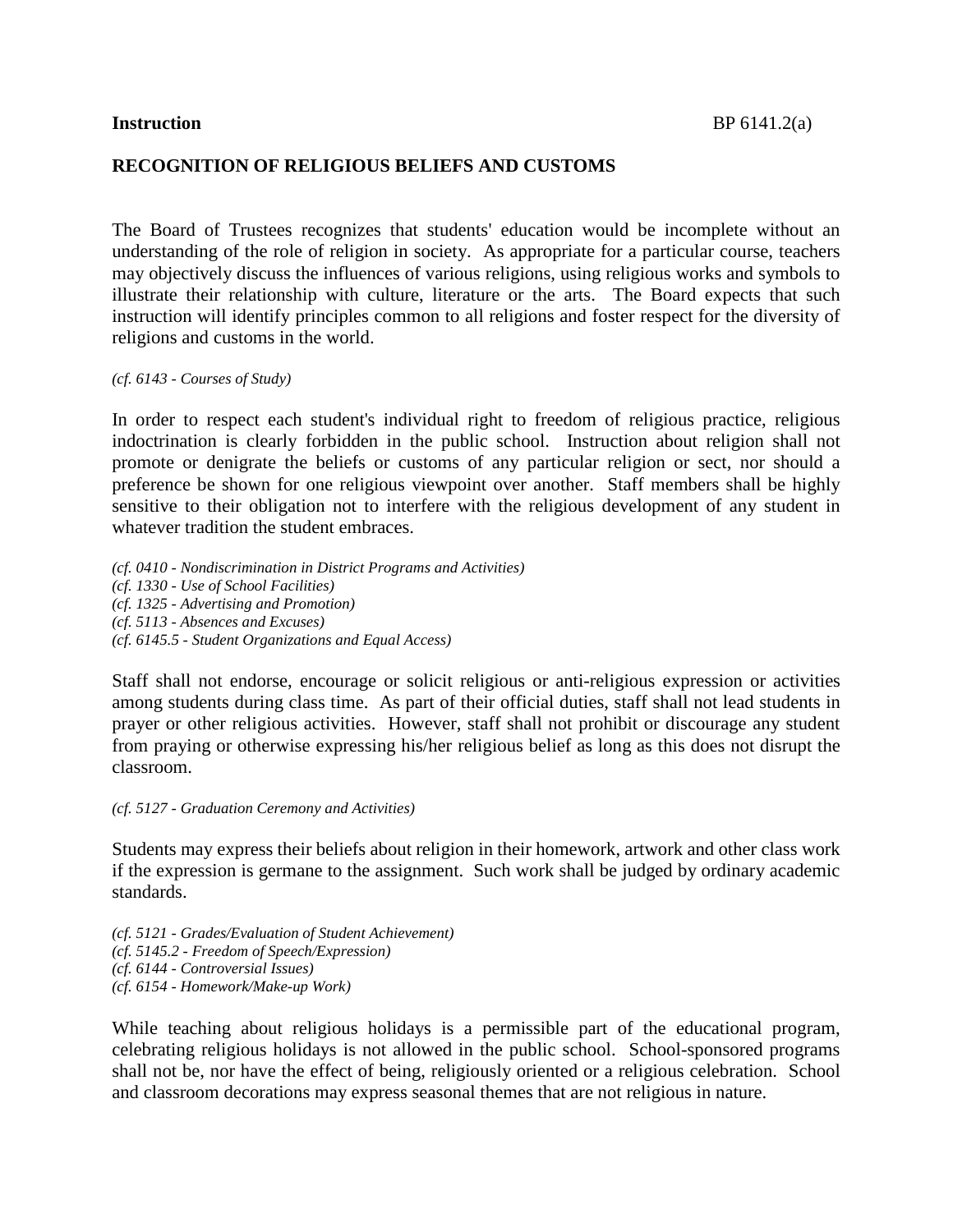# **RECOGNITION OF RELIGIOUS BELIEFS AND CUSTOMS** (continued)

Music, art, literature or drama programs having religious themes are permitted as part of the curriculum for school-sponsored activities and programs if presented in an objective manner and as a traditional part of the cultural and religious heritage. The use of religious symbols that are part of a religious holiday is permitted as a teaching aid or resource provided that such symbols are displayed as an example of cultural and religious heritage of the holiday and are temporary in nature.

*Legal Reference:*

*EDUCATION CODE 38130-38138 Civic Center Act 46014 Absences for religious purposes 51511 Religious matters properly included in courses of study 51938 Right of parent/guardian to excuse from sexual health instruction UNITED STATES CODE, TITLE 20 4071-4074 Equal Access Act 6061 School prayer 7904 School prayer COURT DECISIONS Lassonde v. Pleasanton Unified School District, (2003, 9th Cir.) 320 F.3d 979 Cole v. Oroville Union High School District, (2000, 9th Cir.) 228 F.3d 1092 Lemon v. Kurtzman, (1971) 403 U.S. 602*

*Management Resources:*

*U.S. DEPARTMENT OF EDUCATION PUBLICATIONS Guidance on Constitutionally Protected Prayerin Public Elementary and Secondary Schools, February 2003 WEB SITES California Department of Education: http://www.cde.ca.gov U.S. Department of Education: http://www.ed.gov CSBA: http://www.csba.org*

Policy **CUDDEBACK UNION ELEMENTARY SCHOOL DISTRICT** adopted: December 11, 2019 Carlotta, California